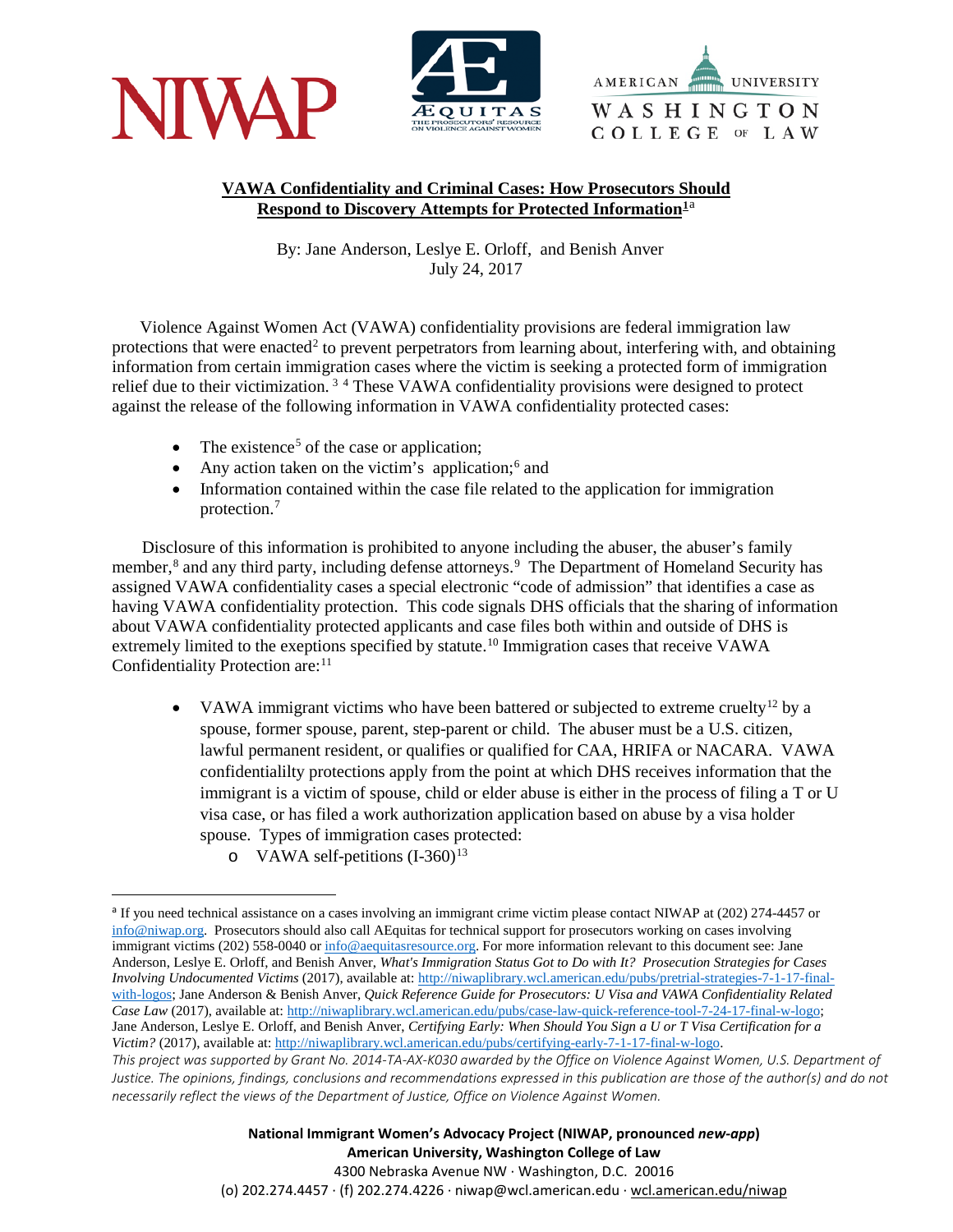- $\circ$  Battered spouse or child waivers  $(I-751)^{14}$  $(I-751)^{14}$  $(I-751)^{14}$
- o VAWA CAA Abused Cuban Adjustment Act applicants<sup>[15](#page-7-1)</sup>
- o VAWA HRIFA Abused Haitian Refugee Immigration Fairness Act applicants
- o VAWA NACARA Abused Nicaraguan Adjustment and Central American Relief Act applicants
- o VAWA Suspension of Deportation applicants
- o VAWA Cancellation of Removal applicants
- T visa applications (I-914) for applicants who are victims of a severe form of trafficking in persons under INA  $101(a)(15)(T)$ .<sup>[16](#page-7-2)</sup> VAWA confidentialilty protections apply from the point at which DHS receives information that the victim is in the process of filing a T visa.
- U visa applications (I-918) for victims of qualifying criminal activity under INA  $101(a)(15)(U)$ ."<sup>[17](#page-7-3)</sup> VAWA confidentialilty protections apply from the point at which DHS receives information that the victim is in the process of filing a U visa.
- Abused spouses subjected to battering or extreme cruelty by visa holder spouses  $(A, E(3), G)$ and H).<sup>[18](#page-7-4)</sup> VAWA confidentialilty protections apply when the victim files their work authorization application as an abused immigrant spouse of a specified visa holder.

In a criminal case where the victim is seeking immigration relief based on their victimization, a defense attorney may seek to discover the existence of, or the information contained in, a VAWA confidentiality protected immigration application. [19](#page-7-5) Where a victim has applied for a U or T Visa, the prosecutor is likely aware of the application because either their office, or involved law enforcement, signed certifying documents on the victim's behalf.<sup>[20](#page-7-6)</sup> If this is the case, the prosecutor has a duty<sup>[21](#page-7-7)</sup> to disclose the fact of the certification to defense counsel, usually by providing the certification in discovery.

Defense counsel often seeks to obtain further information than the certification in order to bolster their argument that the victim is fabricating statements about abuse in order to be eligible for immigration relief or to access additional statements about the charged offense hoping that there will be some inconsistency between the evidence and the contents of the immigration file. Prosecutors should be prepared to respond to discovery requests for information beyond the certification. In most cases, these requests are fishing expeditions. It is important to remember that the abuser may be using the justice system and the discovery process to obtain protected information to continue the cycle of abuse.

The Department of Homeland Security (DHS) U Visa interim rule states that "DHS may have an obligation to provide portions of petitions for U nonimmigrant status to federal prosecutors for disclosure to defendants in pending criminal proceedings. This obligation stems from constitutional requirements that pertain to the government's duty to disclose information, including exculpatory evidence or impeachment material, to defendants."[22](#page-7-8) The same obligation applies to prosecutors and law enforcement agencies that are in possession of the signed U visa certification form.<sup>[23](#page-7-9)</sup> However, the fact that a U visa certification in the possession of a prosecutor or law enforcement official may be discoverable does not give the defense the ability to obtain other information that may be contained in the the victim's immigration case file at the U.S. Department of Homeland Security (DHS). DHS policies state:

"Please note, defense counsel in state cases may sometimes attempt to make the entire A-file discoverable: however, the entire file is not discoverable in its entirety under this exception."<sup>[24](#page-7-10)</sup>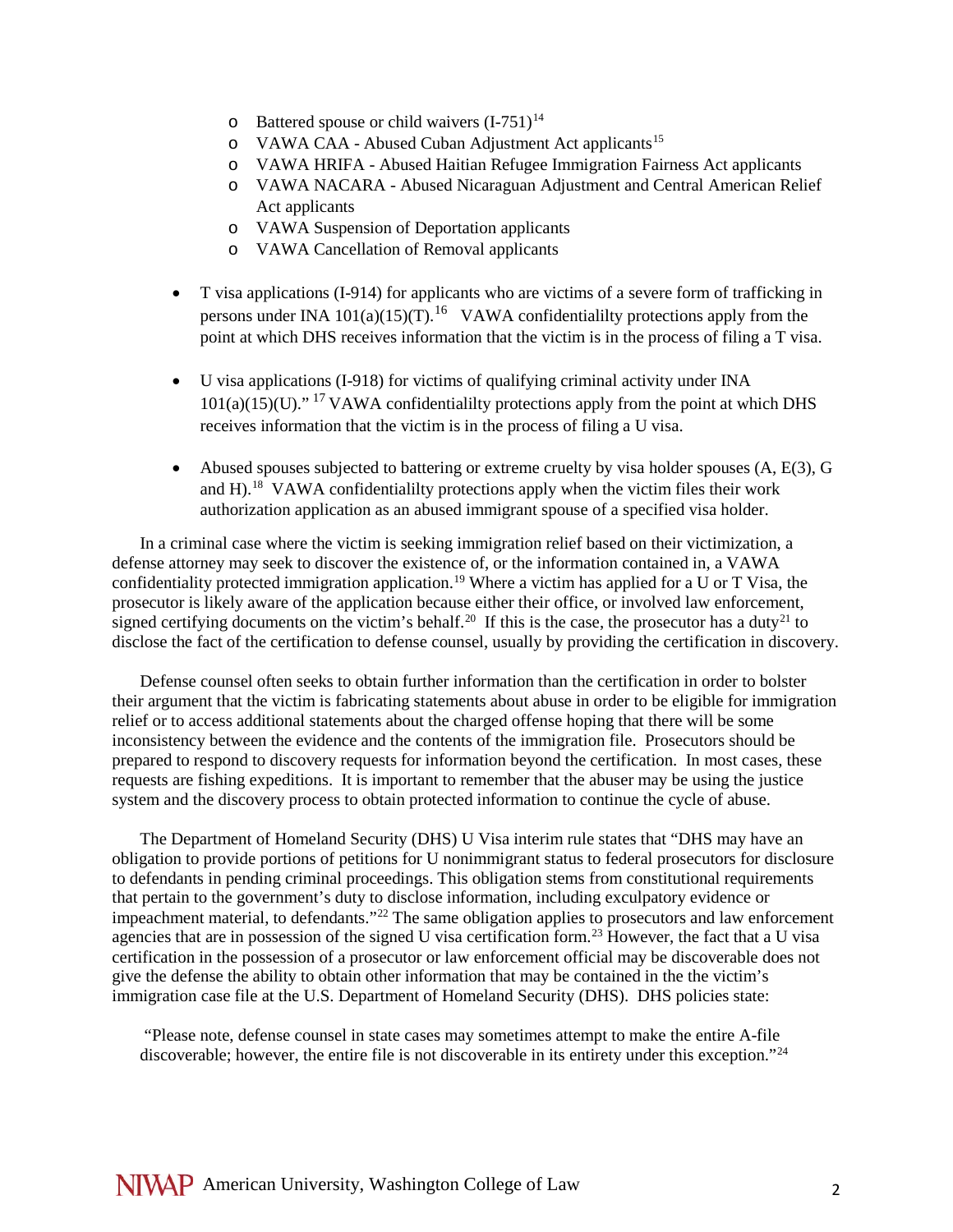DHS regulations and the VAWA confidentiality statute require that if any information from a VAWA Confidentiality case is disclosed to a law enforcement official, prosecutor or judge the information must continue to be handled according to the statute "in a manner that protects the confidentiality of such information." [25](#page-8-0) DHS regulations require that:

"Agencies receiving information under this section, whether governmental or non-governmental, are bound by the confidentiality provisions and other restrictions set out in 8 U.S.C. 1367<sup>"[26](#page-8-1)</sup>

## **Discovery Obligations in Criminal Court**

- Relevant and material?
	- o Does it tend to prove or disprove any fact significant to the issue at hand?
		- The U Visa certification may contain information that is significant to the issue at hand.
		- While it is possible that the U Visa application may contain additional information that is relevant to the case, the confidentiality protections afforded the actual application will likely override any fishing expedition into the application baring the defense having specific and articulable reasons to believe the contents, if not provided to defense, would violate the defendant's due process rights.
- *Brady* or *Giglio*?
	- o Is it evidence that exonerates the defendant or calls into question the victim's motives?
		- The fact that the victim is seeking immigration relief is likely discoverable under *Brady* and/or *Giglio.*
- Is it in the State's possession?
	- o Is it in the care, custody, or control of the prosecutor?
		- Evidence will be considered in the "care, custody, and control" of the prosecutor if it is in the possession of involved law enforcement.
			- If anyone in the prosecutor's office or law enforcement agency involved with the case has the certification or application, then it needs to be turned over.
				- o Typically, best practice by advocates and immigration attorneys is to only provide the a proposed certification with a brief cover letter to the certifying agency and not to provide the application or supporting documentation.
				- o Law enforcement and prosecution agencies signing U and T visa certifications can sign certifications based on the agency's own case files since all the information needed for cetification is available in these case files. This includes information about the crime(s) that occurred, who the victim(s) are, and information about how the victim has been helpful to law enforcement and/or prosecution in the detection, investigation, prosecution, conviction or sentencing of the criminal activity.<sup>[27](#page-8-2)</sup>
		- However, documents, files, and information is not deemed in the "care, custody, and control" of the prosecutor if it is held by a Federal Agency *uninvolved in the state investigation or trial.*
			- Files in the possession of the U.S. Department of Homeland Security are in the possession of a federal agency that is not involved in the investigation, prosecution, or trial of the criminal case.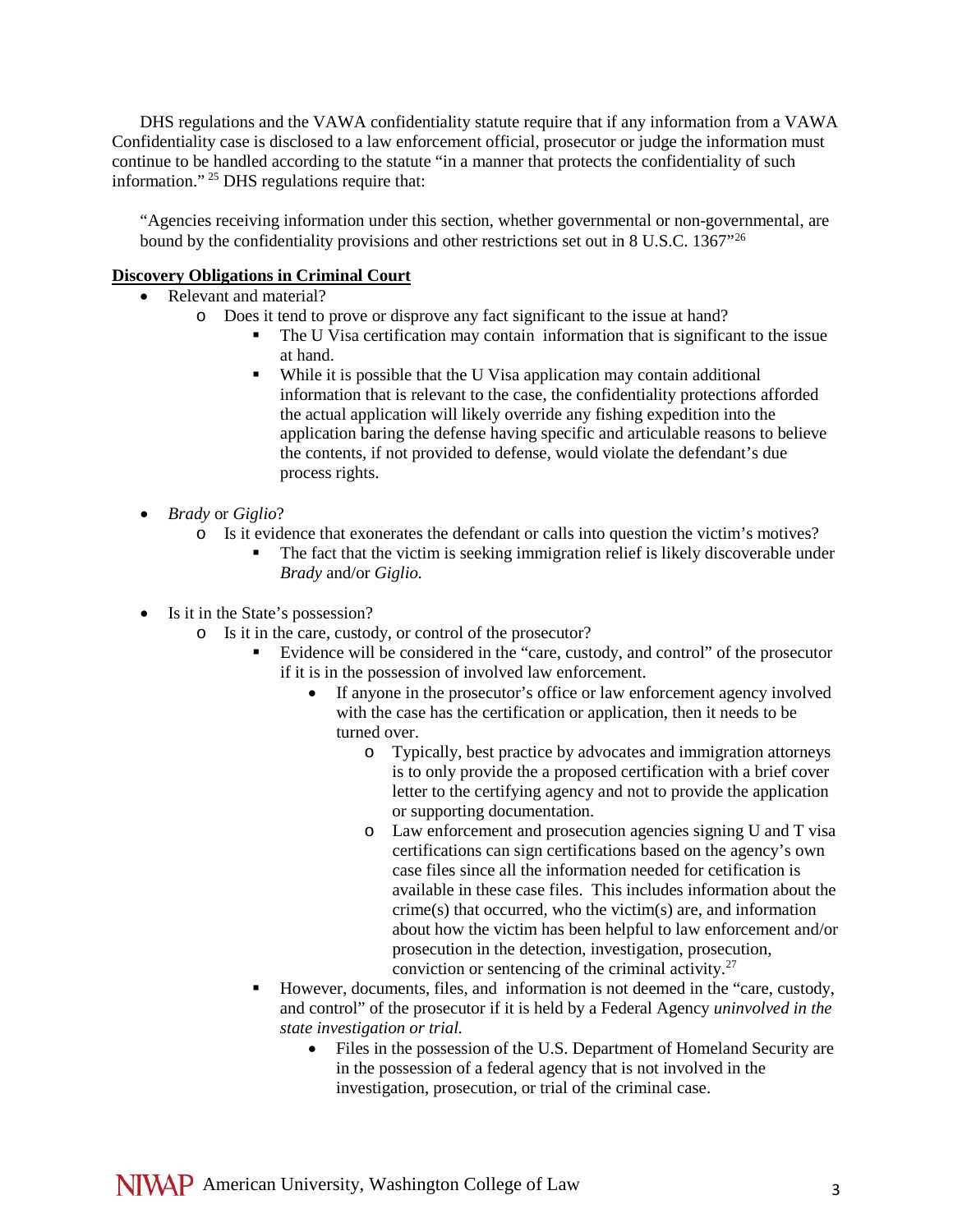- The prosecution may also not have the certification in its "care, custody" or control" when local law enforcement or prosecutors are not the certifiers in the victim's U Visa application. There is a range of other certifiers that could sign including but not limited to protection order judges or child/adult protective services, the Equal Employment Opportunity Commission and state or federal labor enforcement agencies. [28](#page-8-3)
- However, if the prosecutor knows about the existence of such an application or certification, then information about the existence is likely something that needs to be turned over to defense counsel (even if the actual certification and/or application is not.)

## **Strategies to Address Discovery Issues**

- Coordinate with allied professionals, including the victim's immigration attorney, victim advocate, and/or family law attorney:
	- o Ensure that advocates and victim attorneys understand the prosecutor's discovery obligation and potential risk to the victim's privacy should material be turned over by police or prosecutors involved in the case.
	- o Educate advocates, and attorneys working with immigrant victim U visa applicants, that any information they provide police or proscutors in their advocacy is information that the prosecutor will have to turn over to the defense as part of the prosecutor's criminal discovery obligations. Often times this means that victim advocates and attorneys will limit the information provided in the certification request letter.
- Educate the Judge<sup>[29](#page-8-4)</sup>
	- o Why did Congress create the U Visa, the T Visa and VAWA self-petitioning?<sup>[30](#page-8-5)</sup>
		- In order to promote the detection, reporting, investigation and prosecution of criminal activities by encouraging vulnerable population to come forward who live under threat of deportation from perpetrators<sup>[31](#page-8-6)</sup>
	- o What is the idea behind VAWA confidentiality?
		- Congress created strict confidentiality provisions and established limited circumstances under which disclosure can be made to:
			- Deter immigration related abuse, threats, witness tampering and intimidation;
			- Prevent the retaliation and escalation of abuse that occurs when perpetrators learn of the steps the victim is taking to seek protection; and
			- Stop perpetrators from using information contained in the victim's immigration case to stalk and locate the victim or interfere with the victim's access to VAWA, T and U immigration protections.
	- o Make the Judge aware of case law and memos and offer to brief the VAWA confidentiality issue<sup>32</sup>
- Where the prosecution knows that a certification was signed, concede the existence of the certification and where the prosecution is in custody of the certification, provide a copy to defense.
	- o How?
		- Discovery pleading
		- **Brady** notice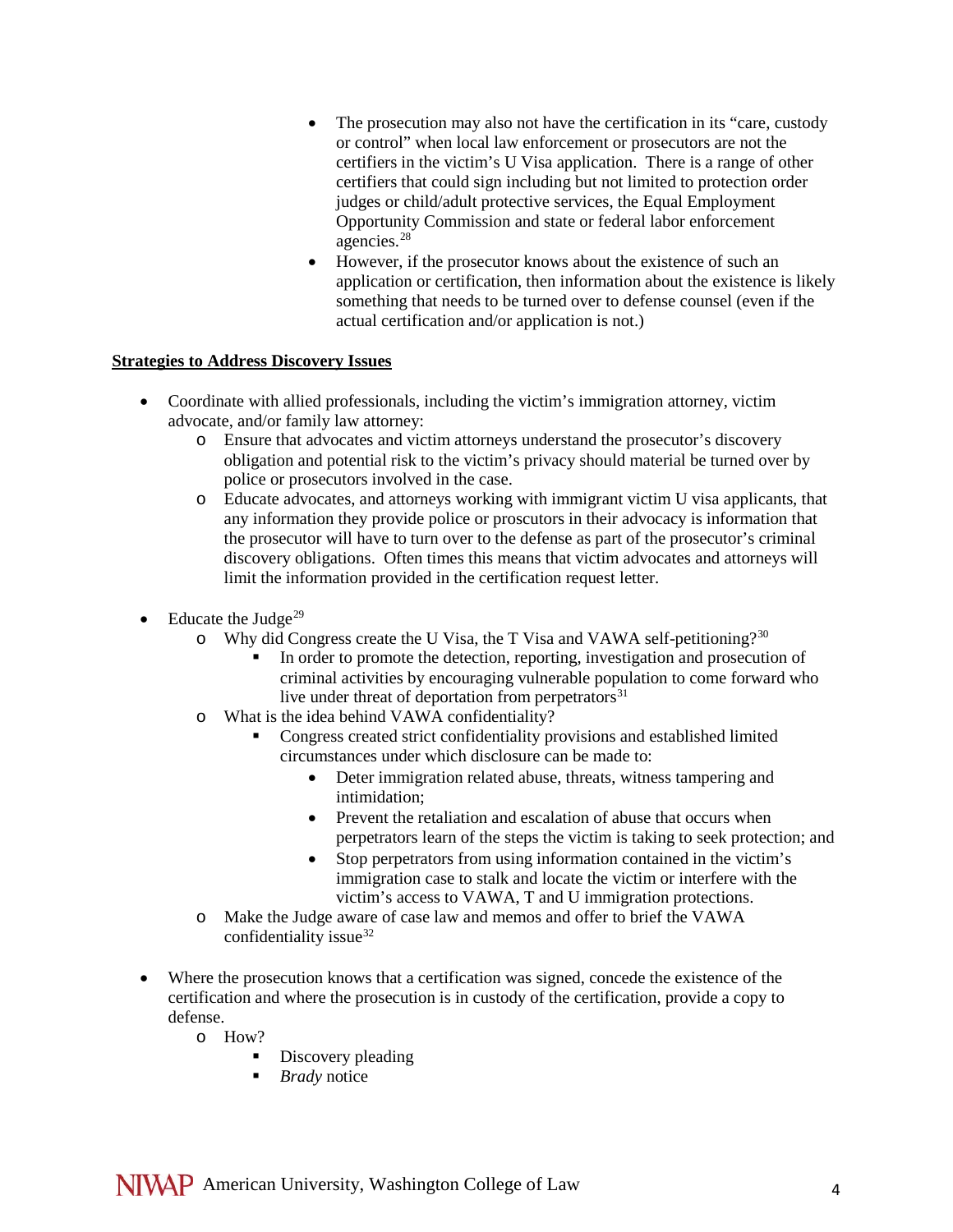Consider your ethical obligation to disclose any witnesses that were involved in the certification; e.g. systems based advocates who do not have a confidential relationship with the victim and who have information that is relevant and material to your case or to any *Brady* information.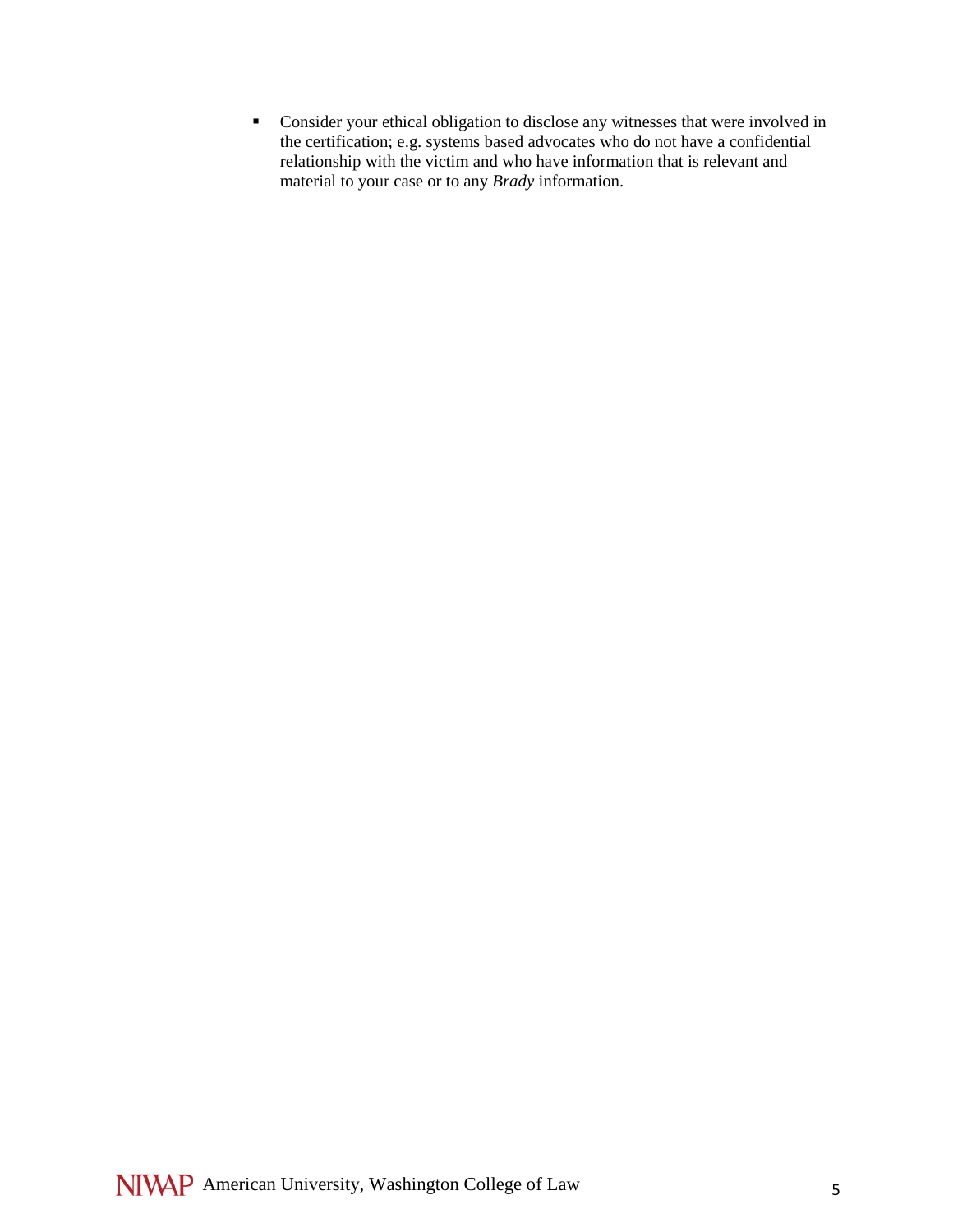- Move to quash any motions to compel or defense supoenas for the content of any VAWA confidentiality protected immigration case (e.g. U visa, T visa, VAWA self-petition) beyond the certification itself.
	- o VAWA confidentiality protected immigration cases are not discoverable and are protected by statutory confidentiality provisions.
	- o Quash the subpoena for any discovery from the victim's immigration attorney, victim's family law attorney, the victim advocate, social service provider, etc.
	- o If the U visa application is in the prosecutor's "care, custody, or control" because it was provided to the prosecutor in the context of a U visa certification request, but contains information which is arguably confidential and not subject to disclosure, offer to have the application reviewed *in camera* prior to disclosure.
		- *In camera* reviews can be used in any number of situtations where judicial review of the material in question is sought prior to disclosure of information.
		- If the judge conducts an *in camera* review, the prosecutor should ask the judge to determine what if any part of the documents reviewed would need to be released to the defendant and what should be redacted to comply with VAWA confidentiality's statutory requirement that disclosure of VAWA confidentiality protected information be "in a manner that protects the confidentiality of such information."[33](#page-8-8)
		- Should the court ultimately order the release of any confidential information, seek protective orders to prevent futher dissemination.
- Prepare victim for direct and cross-examination about immigration status and any applications for immigration relief based upon their victimization.<sup>[34](#page-8-9)</sup>
	- o Work with systems and community based advocates to ensure that the victim has a safety plan in place and is supported throughout the investigation and prosecution.
- Use expert and/or fact witnesses to provide the fact-finder with the proper context for any application for immigration relief.[35](#page-8-10)
	- o Where judges and juries are unfamiliar with the form immigration relief sought by the victim in your case, you can seek to introduce expert testitimony to explain various forms of immigration relief, how immigration status impacts victims of crime, and other topics that may be beyond the understanding of the average fact-finder.

<sup>&</sup>lt;sup>1</sup> For more in-depth information about VAWA confidentiality provisions, including information on exceptions to the prohibition on disclosure, *see* Leslye E. Orloff, *VAWA Confidentiality: History, Purpose, DHS Implementation, and Violations of VAWA Confidentiality Protections*, *in* Empowering Survivors: Legal Rights of Immigrant Victims of Sexual Assault (2013), *available at* [http://niwaplibrary.wcl.american.edu/pubs/ch3-vawa-confidentiality-history](http://niwaplibrary.wcl.american.edu/pubs/ch3-vawa-confidentiality-history-purpose)[purpose](http://niwaplibrary.wcl.american.edu/pubs/ch3-vawa-confidentiality-history-purpose) ; *See* Alina Husain and Leslye E. Orloff, VAWA Confidentiality: Statutes, Legislative History, and Implementing Policy (March 11, 2017) *available at* [http://niwaplibrary.wcl.american.edu/pubs/vawa](http://niwaplibrary.wcl.american.edu/pubs/vawa-confidentiality-statutes-leg-history/)[confidentiality-statutes-leg-history/](http://niwaplibrary.wcl.american.edu/pubs/vawa-confidentiality-statutes-leg-history/) l

<sup>2</sup> Kavell Joseph and Leslye E. Orloff, VAWA Confidentiality Statutes History- Interliniated (July 22, 2016) *available at* <http://niwaplibrary.wcl.american.edu/pubs/vawa-confidentiality-interliniated>

<sup>3</sup> The list of immigration cases protected by VAWA confidentiality includes: VAWA self-petitions, VAWA cancellation of removal cases, VAWA suspension of deportation cases, battered spouse waivers, abused immigrant spouse work authorization applications under INA Section 106; VAWA Cuban Adjustment Act cases (VAWA CAA); VAWA Nicaraguan and Central American Relief Act (VAWA NACARA); and VAWA Haitian Refugee Immigration Fairness Act (VAWA HRIFA) *See* Dep't of Homeland Sec., "Implementation of Section 1367 Information Provisions" Instruction NO. 002-02-001, Revision No. 00, (November 7, 2013) at p. 4, *available at*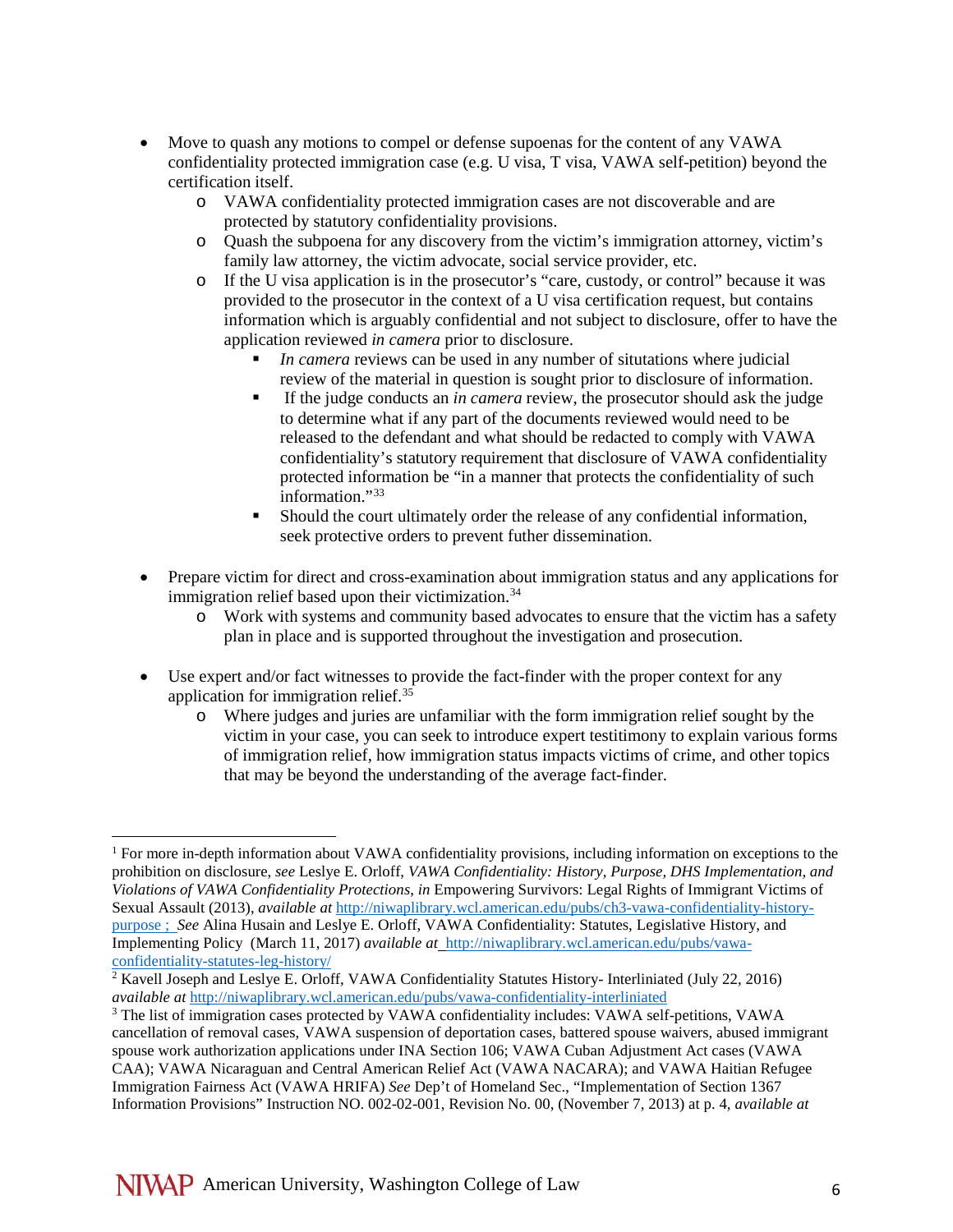$\overline{\phantom{a}}$ [http://niwaplibrary.wcl.american.edu/pubs/implementation-of-section-1367-all-dhs-instruction-002-02-001/.](http://niwaplibrary.wcl.american.edu/pubs/implementation-of-section-1367-all-dhs-instruction-002-02-001/) 

<span id="page-6-11"></span>Applications for work authorization filed by abused spouses of A, E(3), G and H visa holdres also receive VAWA confidentiality protection. *See,* U.S. Citizenship and Immigration Services, Eligibility for Employment Authorization for Battered Spouses of Certain Nonimmigrants Revisions to the Adjudicator's Field Manual (AFM); Revision of Chapter 30.13 (AFM Update AD16-01) PM-602-0130 (March 8, 2016) <http://niwaplibrary.wcl.american.edu/pubs/h-visa-765/>

<span id="page-6-12"></span><span id="page-6-3"></span><sup>4</sup> B-Partisan (Sensenbrenner-Conyers) Judiciary Committee Report, 151 Cong. Rec, E2605 (2005); H. COMM. ON THE JUDICARY, 109TH CONG., DEP'T OF JUSTICE APPROPRIATIONS AUTHORIZATION ACT, FISCAL YEARS 2006-2009, H.R. REP. NO. 109-233 at 122 *available at* [http://niwaplibrary.wcl.american.edu/pubs/conf](http://niwaplibrary.wcl.american.edu/pubs/conf-vawa-lghist-dojexcerptshr-3402-09-22-2005/)[vawa-lghist-dojexcerptshr-3402-09-22-2005/;](http://niwaplibrary.wcl.american.edu/pubs/conf-vawa-lghist-dojexcerptshr-3402-09-22-2005/) Alina Husain and Leslye E. Orloff, VAWA Confidentiality: Statutes, Legislative History, and Implementing Policy (March 11, 2017), *available at [http://niwaplibrary.wcl.american.edu/pubs/vawa-confidentiality-statutes-leg-history/.](http://niwaplibrary.wcl.american.edu/pubs/vawa-confidentiality-statutes-leg-history/)*

<span id="page-6-4"></span><sup>5</sup> Dep't of Homeland Sec.,"Memorandum for all Office of Principle Legal Advisor (OPLA) Chief Counsel: VAWA 2005 Amendments to the Immigration Laws and 8 U.S.C. 1367" at p. 25 (February 1, 2007); (in enacting this nonodisclosure provision, Congress southgt to prevent, with limited exceptions, disclosure of any information

relating to beneficiaries of applications for VAWA benefits (battered spouses or children) or T or U nonimmigrant status, including the fact that they have applied for benefits."), *available at* 

*<http://niwaplibrary.wcl.american.edu/pubs/iceopla-vawa-confidentiality-2007-foia/>*

<span id="page-6-5"></span><sup>6</sup> Dep't of Homeland Sec., "Implementation of Section 1367 Information Provisions" Instruction NO. 002-02-001, Revision No. 00, (November 7, 2013) at 3 ("Any information relating to aliens who are seeking or have been approved for immigrant status as battered spouses, children and parents under provisions of the Violence Against Women Act (VAWA), as victims of a severe form of human trafficking who generally are cooperating with law enforcement authorities, or as aliens who have suffered substantial physical or mental abuse and are cooperating with law enforcement authorities. This definition includes records or other information that do not specifically identify the individual as an applicant or beneficiary of the T Visa, U Visa, or VAWA protections."); Paul Virtue, Immigration and Naturalization Service, Non-Disclosure and Other Prohibitions Related to Battered Aliens: IIRAIRA Section 384 (May 5, 1997) at 2 (Bars responses to inquiries that are otherwise common under immigration law including "verification of status and other routine information."), *available at* 

*<http://niwaplibrary.wcl.american.edu/pubs/implementation-of-section-1367-all-dhs-instruction-002-02-001/>*

<span id="page-6-6"></span><sup>7</sup> Dep't of Homeland Sec., "Implementation of Section 1367 Information Provisions" , Instruction NO. 002-02-001, Revision No. 00, (November 7, 2013) at p. 7-8 (Discussing that even when information disclosure is court ordered in a local, state or federal criminal case, DHS will not release without consulting DHS counsel and any release will be limited and will not include the case file and what is contained in it in its entirety.), *available at <http://niwaplibrary.wcl.american.edu/pubs/implementation-of-section-1367-all-dhs-instruction-002-02-001/>*

<span id="page-6-7"></span><sup>8</sup> Paul Virtue, Immigration and Naturalization Service, Non-Disclosure and Other Prohibitions Related to Battered Aliens: IIRAIRA Section 384 (May 5, 1997) at 3 *available at* [http://niwaplibrary.wcl.american.edu/pubs/conf-vawa](http://niwaplibrary.wcl.american.edu/pubs/conf-vawa-gov-virtuememoguidancesec384-05-06-1997/)[gov-virtuememoguidancesec384-05-06-1997/](http://niwaplibrary.wcl.american.edu/pubs/conf-vawa-gov-virtuememoguidancesec384-05-06-1997/)

<span id="page-6-8"></span><span id="page-6-0"></span> $\frac{9}{9}$  8 U.S.C. 1367(a)(2); Dep't of Homeland Sec.,"Memorandum for all Office of Principle Legal Advisor (OPLA) Chief Counsel: VAWA 2005 Amendments to the Immigration Laws and 8 U.S.C. 1367" at p. 16 (February 1, 2007); John P. Torres and Marcy Forman, Interim Guidance on Officer Procedure Following the Enactment of VAWA 2005 (January 22, 2007) ("Section 1367 also generally prohibits ICE employees from disclosing any information about a VAWA, T or U beneficiary to anyone, especially those who might use the information to the alien's detriment, i.e. an abuser who may wish to have the victim removed from the United States."), *available at [http://niwaplibrary.wcl.american.edu/pubs/iceopla-vawa-confidentiality-2007-foia/;](http://niwaplibrary.wcl.american.edu/pubs/iceopla-vawa-confidentiality-2007-foia/)* Dep't of Homeland Sec.,

"Implementation of Section 1367 Information Provisions", Instruction NO. 002-02-001, Revision No. 00, (November 7, 2013) at p. 5-6 (Prohibits disclosure to anyone who is not a sworn officer of DHS, DOJ or Dept of State). available at [http://niwaplibrary.wcl.american.edu/pubs/implementation-of-section-1367-all-dhs-instruction-](http://niwaplibrary.wcl.american.edu/pubs/implementation-of-section-1367-all-dhs-instruction-002-02-001/)[002-02-001/](http://niwaplibrary.wcl.american.edu/pubs/implementation-of-section-1367-all-dhs-instruction-002-02-001/)

<span id="page-6-9"></span><span id="page-6-2"></span><span id="page-6-1"></span><sup>10</sup> See Alina Husain and Leslye E. Orloff, VAWA Confidentiality: Statutes, Legislative History, and Implementing Policy 3, 4, 10, 15-17 (March 11, 2017) *available at*

<http://niwaplibrary.wcl.american.edu/pubs/vawa-confidentiality-statutes-leg-history/>

<span id="page-6-10"></span><sup>11</sup> *See* Dep't of Homeland Sec., "Implementation of Section 1367 Information Provisions"DHS Instructions System, Instruction NO. 002-02-001, Revision No. 00, (November 7, 2013) at p. 4, *available at*

<http://niwaplibrary.wcl.american.edu/pubs/implementation-of-section-1367-all-dhs-instruction-002-02-001/> and INA Section 106; Eligibility for Employment Authorization for Battered Spouses of Certain Nonimmigrants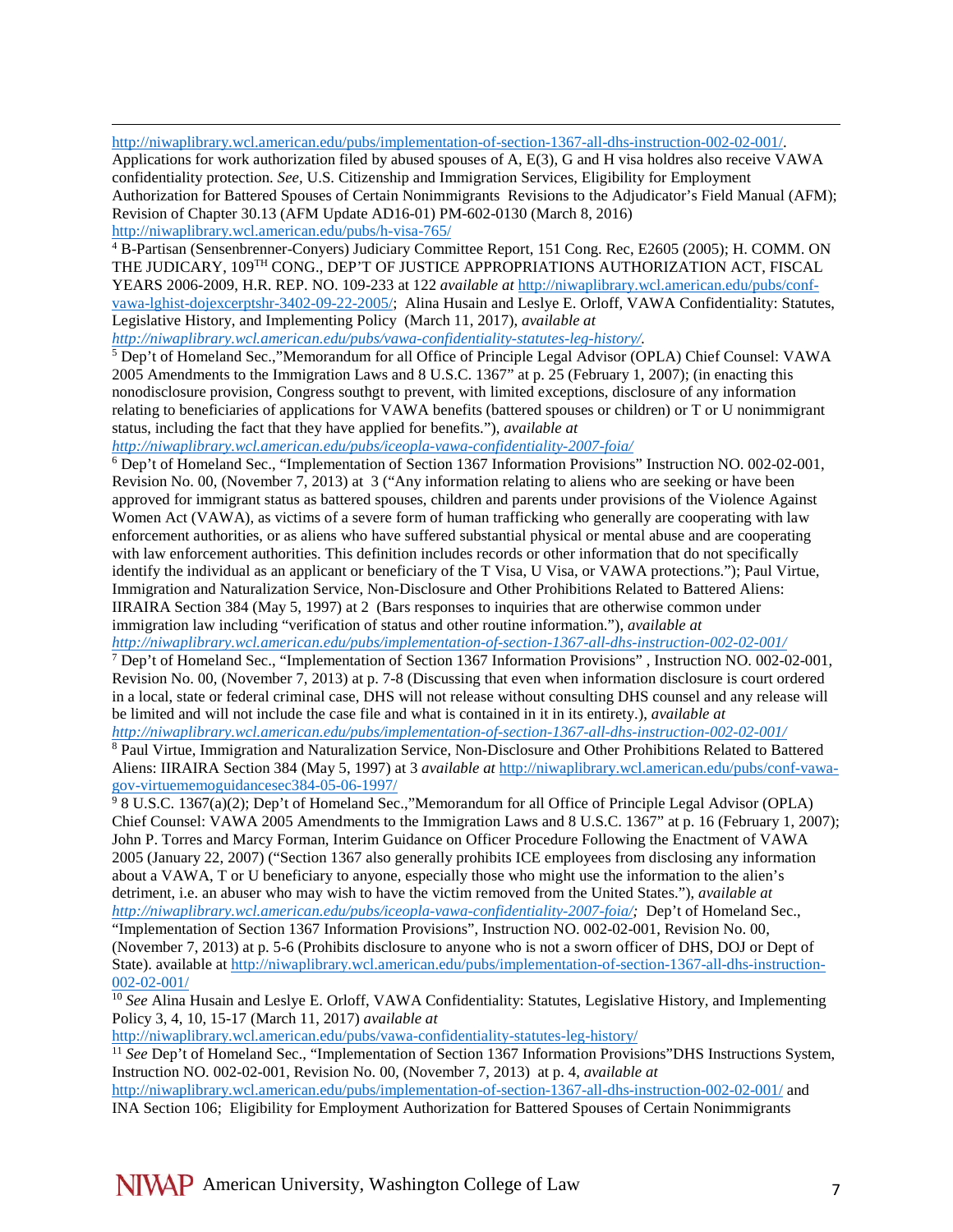Revisions to the Adjudicator's Field Manual (AFM); Revision of Chapter 30.13 (AFM Update AD16-01) PM-602- 0130 at 3 (March 8, 2016) *available at* <http://niwaplibrary.wcl.american.edu/pubs/h-visa-765/>

<span id="page-7-10"></span><sup>12</sup> Leslye E. Orloff, Brittnay Roberts, and Stefanie Gitler, Battering and Extreme Cruelty: Drawing Examples from Civil Protection Order and Family Law Cases (October 13, 2013) *available at*

<http://niwaplibrary.wcl.american.edu/pubs/extreme-cruelty-examples-protection-order/>

<sup>13</sup> Abuser must be a citizen spouse, parent, step-parent, or over 21 year old child or a lawful permenant resident spouse, parent, or step-parent. INA §204 (2011)

<span id="page-7-0"></span> $14$  Abuser must be a citizen or lawful permanent resident spouse, parent or step-parent.<br><sup>15</sup> Abuser must be a Cuban Adjustment Act eligible spouse or parent.

<span id="page-7-1"></span>

 $\overline{\phantom{a}}$ 

<span id="page-7-2"></span><sup>16</sup> T visas provide protection for immigrant victims of severe forms of human trafficking as defined by 22 U.S.C. § 7102(9) and (10): Sex Trafficking, which is defined as: the recruitment, harboring, transportation, provision, or obtaining of a person for the purpose of a commercial sex act,or in which the person induced by any means to perform such act has not attained 18 years of age; or Labor Trafficking, which is defined as: the recruitment, harboring, transportation, provision, or obtaining of a person for labor or services, through the use of force, fraud, or coercion for the purpose of subjection to involuntary servitude, peonage, debt bondage, or slavery.

<span id="page-7-3"></span><sup>17</sup> U visas provide protection to immigrant victims of qualifying criminal activities covered by the U visa statute INA Section 101 (a)(15)(U)(iii) are: abduction, abusive sexual contact, blackmail, domestic violence, extortion, false imprisonment, felonious assault, female genital mutilation, fraud in foreign labor contracting, being held hostage, incest, involuntary servitude, kidnapping, manslaughter, murder, obstruction of justice, peonage, perjury, prostitution, rape, sexual assault, sexual exploitation, slave trade, stalking, torture, trafficking, witness tampering, unlawful criminal restraint, and related criminal activities or attempt, conspiracy, or solicitation to commit any of the above mentioned crimes. "DEP'T OF HOMELAND SEC, U and T Visa Law Enforcement Resource Guide, 7 (2015), *available at<http://niwaplibrary.wcl.american.edu/pubs/dhs-updated-u-certification-resource-guide-2015>*

<span id="page-7-4"></span><sup>18</sup> INA §106 (2006); Eligibility for Employment Authorization for Battered Spouses of Certain Nonimmigrants Revisions to the Adjudicator's Field Manual (AFM); Revision of Chapter 30.13 (AFM Update AD16-01) PM-602- 0130 at 3 (March 8, 2016) ("USCIS has also elected to extend the confidentiality provisions of Title 8, United States Code, section 1367 to applicants for employment authorization under INA section 106.") *available at* <http://niwaplibrary.wcl.american.edu/pubs/h-visa-765/>

<span id="page-7-5"></span><sup>19</sup> The following immigration applications are protected by VAWA confidentiality provisions: VAWA Self-Petition, Battered Spouse Waiver, U Visa, T visa, VAWA Cuban Adjustment, VAWA HRIFA, VAWA NACARA, VAWA Suspension of Deportation, and VAWA Cancellation of Removal. For more information on each of these forms of immigration relief, *see* Dep't of Homeland Sec., DHS Infographic: Protections for Immigrant Victims (January 12, 2017) English *available at* [http://niwaplibrary.wcl.american.edu/pubs/dhs-protections1-6-links-121516/;](http://niwaplibrary.wcl.american.edu/pubs/dhs-protections1-6-links-121516/) Spanish at <http://niwaplibrary.wcl.american.edu/pubs/dhs-protections-spanish-translation/> (This is an interactive infographic which links of DHS websites with further information and application forms for each form of immigration relief discussed); National Immigrant Women's Advocacy Project (NIWAP), Center for Public Policy Studies, and Legal Momentum, *Glossary of Key Immigration Terms Relevant to State Court Judges* (Sept. 11, 2013), *available at* <http://niwaplibrary.wcl.american.edu/pubs/judg-tkit-immtermsglossary>

<span id="page-7-6"></span><sup>20</sup> When the victim is a VAWA self-petitioner, a VAWA cancellation of removal applicant, a VAWA suspension of deportation applicant, or an abused spouse of a work visa holder, the police or prosecutor will not have played any role in the victim's application and may not have knowledge of the application because there is no certification requirement. If defense counsel tries to learn about or obtain copies of any of these types of VAWA case files through criminal court discovery, prosecutors in opposing this discovery can make the same arguments as they would in cases involving U and T visas.

<span id="page-7-7"></span> $21$  The certification falls within a prosecutor's discovery obligation because it could be evidence a motive to lie on the part of the victim who is undocumented and seeking immigration relief based on the fact that s/he is a victim of the charged crime. For strategies countering this allegation at trial, *see* Pretrial and Trial Strategies.

<span id="page-7-8"></span><sup>22</sup> Department of Homeland Security, *New Classification for Victims of Criminal Activity: Eligibility for "U" Nonimmigrant* Status, 72 Fed. Reg. 53014, 53027 (Sept. 17, 2007) (citing U.S. Cons. amend. V & VI; *Brady v. Maryland*, 373 U.S. 83, 87 (1963), *Giglio v. U.S.*, 405 U.S. 150, 154 (1972)), *available at* <http://niwaplibrary.wcl.american.edu/pubs/u-visa-regulation>

<span id="page-7-9"></span> $^{23}$  When issuing U visa certifications best practices is for prosecutors and law enforcement officials to base the certification on information that will be in the their agency case files including police reports, documentation collected during investigative interviews, and other information in the government's possession. It is not recommeneded that police or prosecutors ask for or accept if offered by the victim copies of documents they are planning to file as part of the U visa application. These materials are not need by police or prosecutors for